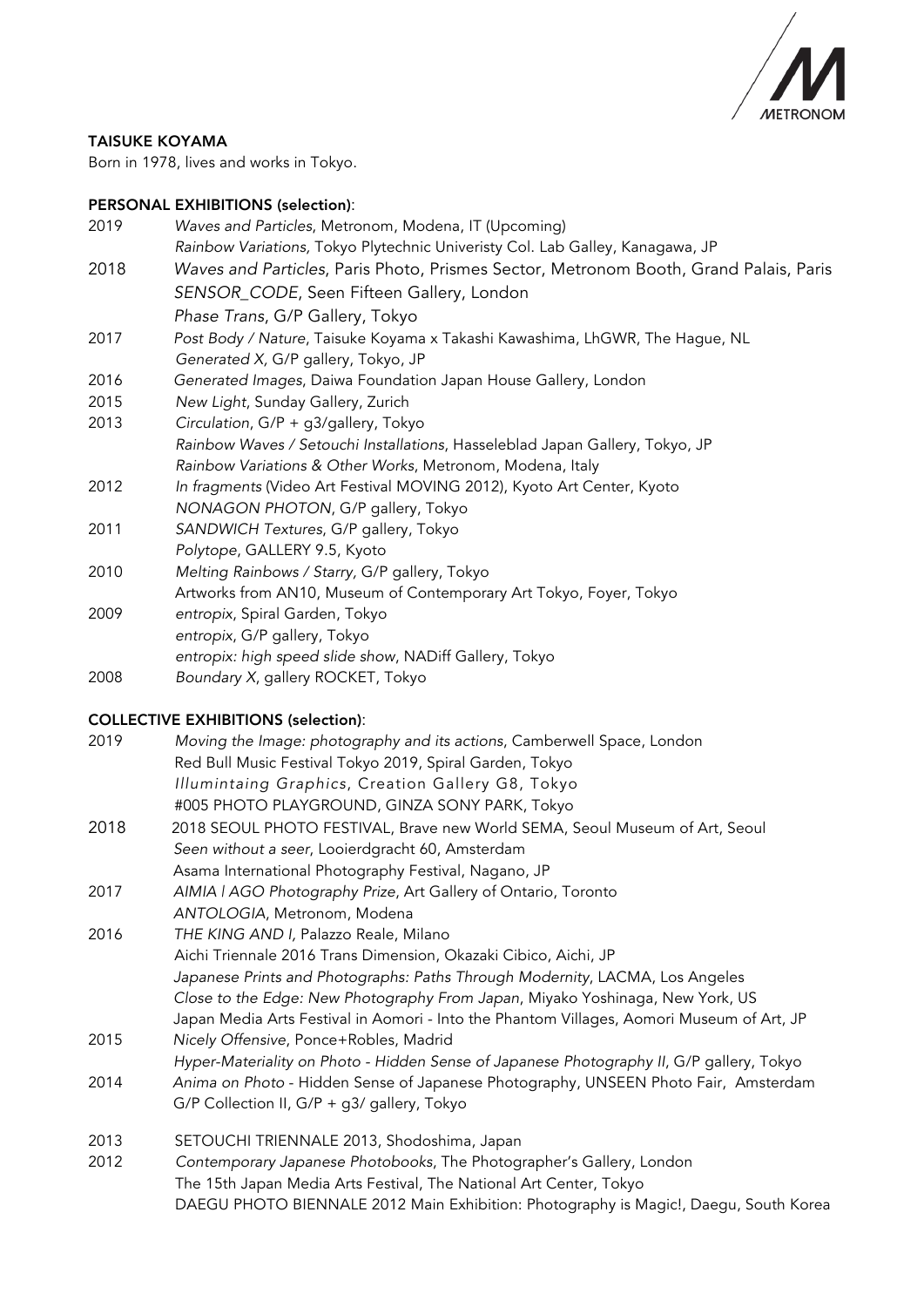

| 2011 | PICTURES, Diptrics, Tokyo                                          |
|------|--------------------------------------------------------------------|
|      | <b>INSITU Fort Canning Hill, Singapore Art Festival, Singapore</b> |
|      | As Long As Rainbow Lasts, SOKA Art Center, Taipei                  |
|      | JAPANESE PHOTOBOOKS NOW, Le Bal, Parigi                            |
| 0010 |                                                                    |

2010 *3331 Presents Tokyo*, 3331 Arts Chiyoda, Tokyo TOKYO VISUALIST, National Art Gallery, Kuala Lumpur, Malesia

## ARTIST BOOKS:

- 2018 *Seven Melting Rainbows*, Limited Edition, Metronom Books Light Fields / Photons
- 2017 VESSEL XYZXY, Rrose Editions + taisuke koyama projects, Paris/Tokyo
- 2015 RAINBOW VARIATIONS, artbeat publishers + Kodoji Press, Tokyo/Baden,
- LIGHT FIELD / PHOTONS, taisuke koyama projects, London, GB
- 2013 COLLECTED PHENOMENA / WORKS: 2006 2013, G/P gallery, Tokyo, JP DOTS, FUNGUS, CRYSTALS & MOONLIGHT, taisuke koyama projects, Tokyo, JP The City Breathes and Ages, A World of Wonders Vol. 340, Fukuinkan ShotenPublishers,Tokyo,
- 2011 Physical Forest, Planetary Photobooks 001, heuristic + artbeat publishers, Tokyo, JP SANDWICH Textures, LUMEN #09, G/P gallery + artbeat publishers, Tokyo, JP WIILDFFIRRRE, SONY Lovezine Project, Tokyo, JP
- 2010 Melting Rainbows, taisuke koyama projects, Tokyo, JP
- 2008 entropix, artbeat publishers, Tokyo, JP
- 2007 Dark Matter, Utrecht, Tokyo, JP
- 2004 Your Surviving Door, Self-Published, Tokyo, JP

### CATALOGUES AND OTHER PUBLICATIONS:

- 2015 *Photography is Magic*, Aperture, New York
- 2014 10x10 Japanese Photobooks, 10x10 photobooks, New York
- 2013 COMPILATION TOKYO, Self Publish, Be Happy x Goliga, Tokyo shu uemura 30th anniversary book, shu uemura, Tokyo
- 2012 Photography is Magic!, Daegu Photo Biennale Organizing Committee, Daegu
- 2011 INSITU FORT CANNING HILL, A Beautiful /Banal Book, Singapore
- As Long As Rainbow Lasts, SOKA Art Center, Taipei
- 2009 FOAM ALBUM 09, Foam\_Fotografiemuseum, Amsterdam MODERN ARCHITECTURES GUIDE BOOK: CHIBA CITY, Kenchiku Shiryo Kenkyusha, Tokyo NEW DIRECTION #1 exp., Tokyo Wonder Site, Tokyo TOKYO VISUALIST, D.D.Wave, Tokyo

#### GRANTS AND AWARDS:

- 2017 *AIMIA | AGO Photography Prize*, shortlisted, Art Gallery of Ontario, Toronto Arts Council Tokyo (Tokyo Metropolitan Foundation for History and Culture), Tokyo, JP Stroom Den Haag, The Hague, NL
- 2016 Arts Council Tokyo (Tokyo Metropolitan Foundation for History and Culture), Tokyo, JP
- 2015 Selected for PLAT(T)FORM 2015, FOTOMUSEUM WINTERTHUR, Winterthur, CH PRIX PICTET, Long-listed, Paris, FR
- 2014 Japanese Government Overseas Program (2 Years in London), The Agency for Cultural Affairs
- 2012 THE 15TH JAPAN MEDIA ARTS FESTIVAL, Jury Selection, Tokyo, JP
- 2010 PAUL HUF AWARD, Nominee, Foam Photography Museum, Amsterdam, NL
- 2009 Selected for FOAM TALENT CALL 2009, Foam Magazine, Amsterdam, NL
- 2005 The 25th Photography "HITOTSUBO AWARD", Nominee, Tokyo, JP

#### PUBLIC COLLECTIONS:

Amana Collection, JP